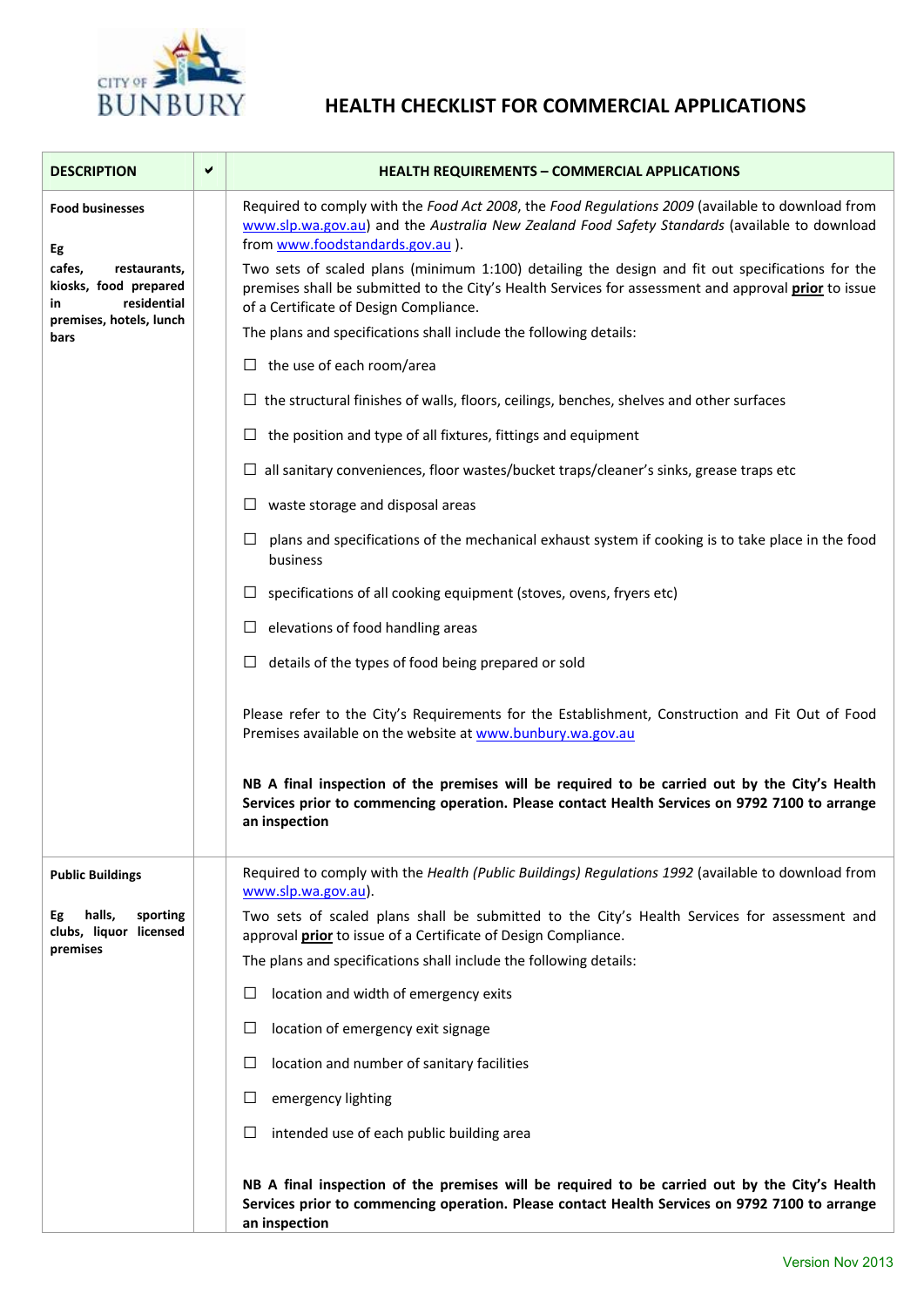| <b>Aquatic</b> facilities<br>$\overline{\phantom{0}}$<br>public and semi-public<br>swimming pools, spas,<br>spraygrounds | Required to comply with the Health (Aquatic Facility) Regulations 2007 and the Code of Practice for<br>the Design, Construction, Operation, Management and Maintenance of Aquatic Facilities. These<br>documents may be downloaded from the Department of Health WA (DoH) website at<br>www.public.health.wa.gov.au.<br>The DoH is required to approve the construction, alteration or extension of an aquatic facility.<br>Evidence of this approval is required to be submitted to the City's Health Services prior to issue of a<br>Certificate of Design Compliance.<br>NB A final inspection of the premises will be required to be carried out by the City's Health<br>Services prior to commencing operation. Please contact Health Services on 9792 7100 to arrange<br>an inspection |
|--------------------------------------------------------------------------------------------------------------------------|----------------------------------------------------------------------------------------------------------------------------------------------------------------------------------------------------------------------------------------------------------------------------------------------------------------------------------------------------------------------------------------------------------------------------------------------------------------------------------------------------------------------------------------------------------------------------------------------------------------------------------------------------------------------------------------------------------------------------------------------------------------------------------------------|
|                                                                                                                          |                                                                                                                                                                                                                                                                                                                                                                                                                                                                                                                                                                                                                                                                                                                                                                                              |
| therapy/skin<br><b>Beauty</b><br>penetration premises                                                                    | Required to comply with the Health (Skin Penetration Procedures) Regulations 1998 and the Code of<br>Practice for Skin Penetration Procedures. These documents can be downloaded from the<br>Department of Health WA (DoH) website at www.public.health.wa.gov.au.                                                                                                                                                                                                                                                                                                                                                                                                                                                                                                                           |
|                                                                                                                          | Two sets of scaled plans and specifications (minimum 1:100) shall be submitted to the City's Health<br>Services for assessment and approval <b>prior</b> to issue of a Certificate of Design Compliance.                                                                                                                                                                                                                                                                                                                                                                                                                                                                                                                                                                                     |
|                                                                                                                          | The plans and specifications shall include the following details:                                                                                                                                                                                                                                                                                                                                                                                                                                                                                                                                                                                                                                                                                                                            |
|                                                                                                                          | $\Box$ the use of each room/area                                                                                                                                                                                                                                                                                                                                                                                                                                                                                                                                                                                                                                                                                                                                                             |
|                                                                                                                          | $\Box$ the structural finishes of walls, floors, benches, shelves and other surfaces                                                                                                                                                                                                                                                                                                                                                                                                                                                                                                                                                                                                                                                                                                         |
|                                                                                                                          | $\Box$ the location of sinks and hand washing basins                                                                                                                                                                                                                                                                                                                                                                                                                                                                                                                                                                                                                                                                                                                                         |
|                                                                                                                          | NB A final inspection of the premises will be required to be carried out by the City's Health<br>Services prior to commencing operation. Please contact Health Services on 9792 7100 to arrange<br>an inspection                                                                                                                                                                                                                                                                                                                                                                                                                                                                                                                                                                             |
| <b>Hairdressing premises</b>                                                                                             | Required to comply with the Hairdressing Establishment Regulations 1972 (available to download<br>from www.slp.wa.gov.au).                                                                                                                                                                                                                                                                                                                                                                                                                                                                                                                                                                                                                                                                   |
|                                                                                                                          | Two sets of scaled plans and specifications (minimum 1:100) shall be submitted to the City's Health<br>Services for assessment and approval <b>prior</b> to issue of a Certificate of Design Compliance.                                                                                                                                                                                                                                                                                                                                                                                                                                                                                                                                                                                     |
|                                                                                                                          | The plans and specifications shall including the following information:                                                                                                                                                                                                                                                                                                                                                                                                                                                                                                                                                                                                                                                                                                                      |
|                                                                                                                          | $\Box$ the use of each room/area                                                                                                                                                                                                                                                                                                                                                                                                                                                                                                                                                                                                                                                                                                                                                             |
|                                                                                                                          | the structural finishes of walls, floors, benches, shelves and other surfaces<br>ப                                                                                                                                                                                                                                                                                                                                                                                                                                                                                                                                                                                                                                                                                                           |
|                                                                                                                          | $\Box$ the location of sinks and hand washing basins                                                                                                                                                                                                                                                                                                                                                                                                                                                                                                                                                                                                                                                                                                                                         |
|                                                                                                                          | NB A final inspection of the premises will be required to be carried out by the City's Health<br>Services prior to commencing operation. Please contact Health Services on 9792 7100 to arrange<br>an inspection                                                                                                                                                                                                                                                                                                                                                                                                                                                                                                                                                                             |
| Accommodation<br>lodging houses                                                                                          | Required to comply with the Health Act 1911 (as amended) (available to download from<br>www.slp.wa.gov.au)and the City of Bunbury Health Local Laws 2001 (available to download from<br>www.bunbury.wa.gov.au).                                                                                                                                                                                                                                                                                                                                                                                                                                                                                                                                                                              |
|                                                                                                                          | Two sets of scaled plans and specifications (minimum 1:100) shall be submitted to the City's Health<br>Services for assessment and approval <i>prior</i> to issue of a Certificate of Design Compliance.                                                                                                                                                                                                                                                                                                                                                                                                                                                                                                                                                                                     |
|                                                                                                                          | The plans and specifications shall including the following information:                                                                                                                                                                                                                                                                                                                                                                                                                                                                                                                                                                                                                                                                                                                      |
|                                                                                                                          | $\Box$ the use of each room/area                                                                                                                                                                                                                                                                                                                                                                                                                                                                                                                                                                                                                                                                                                                                                             |
|                                                                                                                          | $\Box$ the structural finishes of walls, floors, benches, shelves and other surfaces in the kitchen                                                                                                                                                                                                                                                                                                                                                                                                                                                                                                                                                                                                                                                                                          |
|                                                                                                                          | the location of sinks and hand washing basins in the kitchen<br>ப                                                                                                                                                                                                                                                                                                                                                                                                                                                                                                                                                                                                                                                                                                                            |
|                                                                                                                          | $\Box$ the position and type of all fixtures, fittings and equipment in the kitchen                                                                                                                                                                                                                                                                                                                                                                                                                                                                                                                                                                                                                                                                                                          |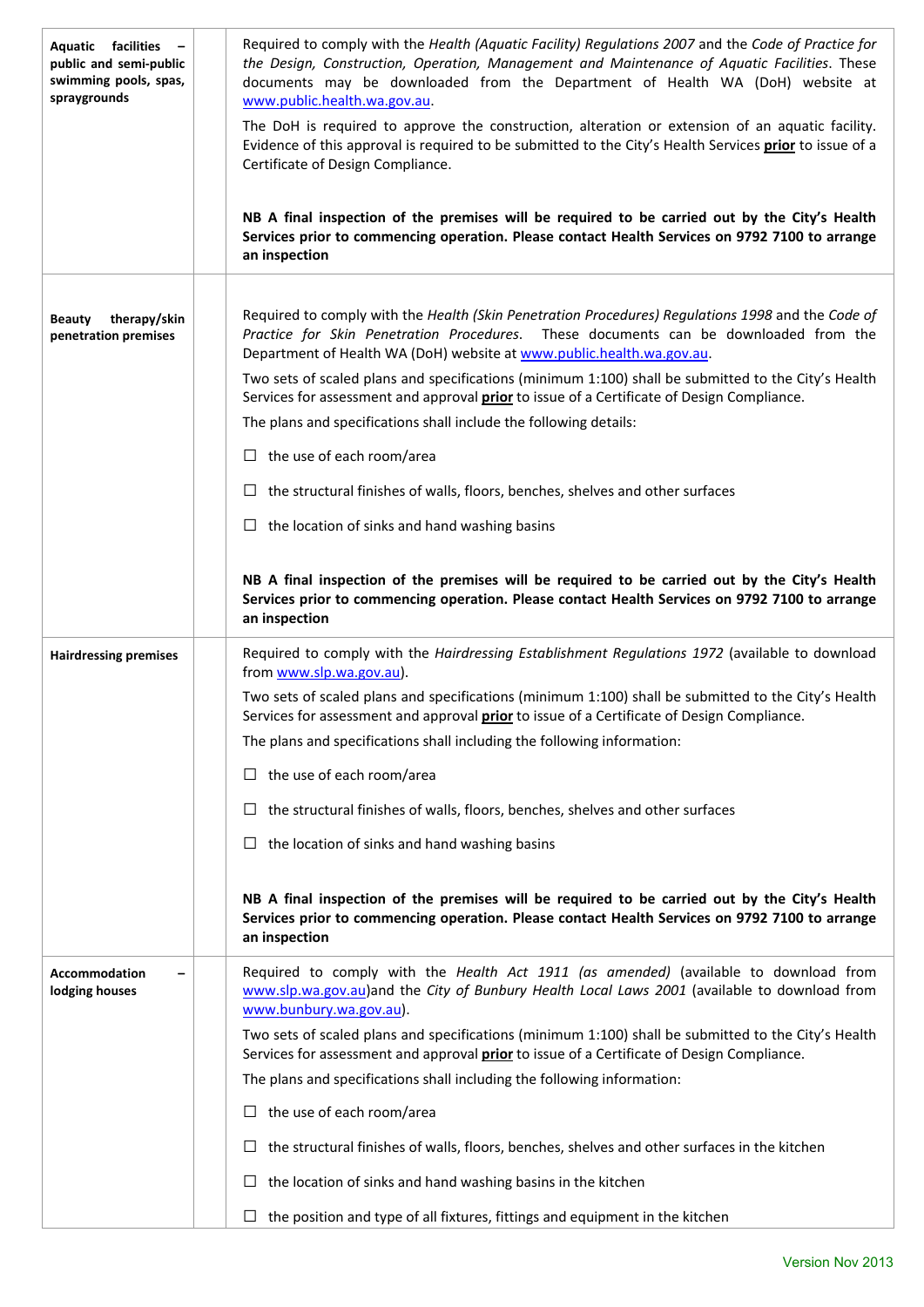|                                                                                                              | details of sanitary facilities<br>⊔                                                                                                                                                                                                                                                                                                                                                               |
|--------------------------------------------------------------------------------------------------------------|---------------------------------------------------------------------------------------------------------------------------------------------------------------------------------------------------------------------------------------------------------------------------------------------------------------------------------------------------------------------------------------------------|
|                                                                                                              | details of laundry facilities, numbers of dryers and washing machines                                                                                                                                                                                                                                                                                                                             |
|                                                                                                              | $\Box$ the number of people intended to be accommodated in each bedroom                                                                                                                                                                                                                                                                                                                           |
|                                                                                                              | NB A final inspection of the premises will be required to be carried out by the City's Health<br>Services prior to commencing operation. Please contact Health Services on 9792 7100 to arrange<br>an inspection                                                                                                                                                                                  |
| <b>Unsewered properties</b><br>- on site sewage and<br>effluent disposal (eg<br>septic systems, ATUs<br>etc) | Required to comply with the Health (Treatment of Sewage and Disposal of Effluent and Liquid<br>Waste) Regulations 1974 (available to download from www.slp.wa.gov.au).                                                                                                                                                                                                                            |
|                                                                                                              | New developments will require an Application to Construct or Install an Apparatus for the<br>Treatment of Sewage to be submitted to the City's Health Services for assessment and approval<br>prior to issue of a Certificate of Design Compliance. Application forms are available to download<br>from the City's website at www.bunbury.wa.gov.au. The application shall include the following: |
|                                                                                                              | $\Box$ Scaled site plan (1:100)                                                                                                                                                                                                                                                                                                                                                                   |
|                                                                                                              | Location of the system and all drains and pipework                                                                                                                                                                                                                                                                                                                                                |
|                                                                                                              | Distance of the system from boundaries, buildings, bores, water bodies and waterways                                                                                                                                                                                                                                                                                                              |
|                                                                                                              | Setback of drainage from trafficable areas                                                                                                                                                                                                                                                                                                                                                        |
|                                                                                                              | $\Box$ Fees                                                                                                                                                                                                                                                                                                                                                                                       |
|                                                                                                              | Please refer to the application form for further information.                                                                                                                                                                                                                                                                                                                                     |
|                                                                                                              | NB A final inspection of the septic system on completion of installation and prior to occupancy is<br>required to be carried out by the City's Health Services. Please contact Health Services on 9792<br>7100 to arrange an inspection                                                                                                                                                           |
|                                                                                                              | Additions/alterations to existing unsewered developments will require the location and dimensions<br>of any existing on site sewage treatment and disposal systems to be accurately marked on the plans<br>in relation to the proposed development and showing setbacks to buildings and boundaries.                                                                                              |
| Unsewered properties<br>waste<br>water<br>treatment<br>and<br>disposal<br>for<br>wash<br>down bays           | Two sets of scaled plans (minimum 1:100) detailing the design and specifications for wash down<br>areas shall be submitted to the City's Health Services for assessment and approval <i>prior</i> to issue of a<br>Certificate of Design Compliance.                                                                                                                                              |
|                                                                                                              |                                                                                                                                                                                                                                                                                                                                                                                                   |
|                                                                                                              | The plans and specifications shall including the following information:                                                                                                                                                                                                                                                                                                                           |
|                                                                                                              | Manufacturer's specifications of the system being installed                                                                                                                                                                                                                                                                                                                                       |
|                                                                                                              | Specifications of leach drain/soak well for any on site disposal (size dependent on volume of waste<br>water being disposed of). Alternative methods of disposal will be considered $-$ to be detailed in<br>application                                                                                                                                                                          |
|                                                                                                              | Type of degreasers and detergents being used (should be of the "quick break" type)                                                                                                                                                                                                                                                                                                                |
|                                                                                                              | Ongoing maintenance program for system ie testing of water for compliance with recommended<br>parameters (provision of an industrial waste water sampling point), regular cleaning out of spoon<br>drains, silt pits, pump pits, disposal of waste oil and the like                                                                                                                               |
|                                                                                                              | Details of use of wash down area eg type and frequency of machinery/vehicles being washed down,<br>possible types of chemicals going through system and the like                                                                                                                                                                                                                                  |
|                                                                                                              | Provide documentation demonstrating the ability of the system to treat the water to the following<br>parameters for waste water being disposed of on site:                                                                                                                                                                                                                                        |
|                                                                                                              | - hydrocarbons < 15ppm                                                                                                                                                                                                                                                                                                                                                                            |
|                                                                                                              | - suspended solids < 1500ppm<br>$-$ pH 6-9                                                                                                                                                                                                                                                                                                                                                        |